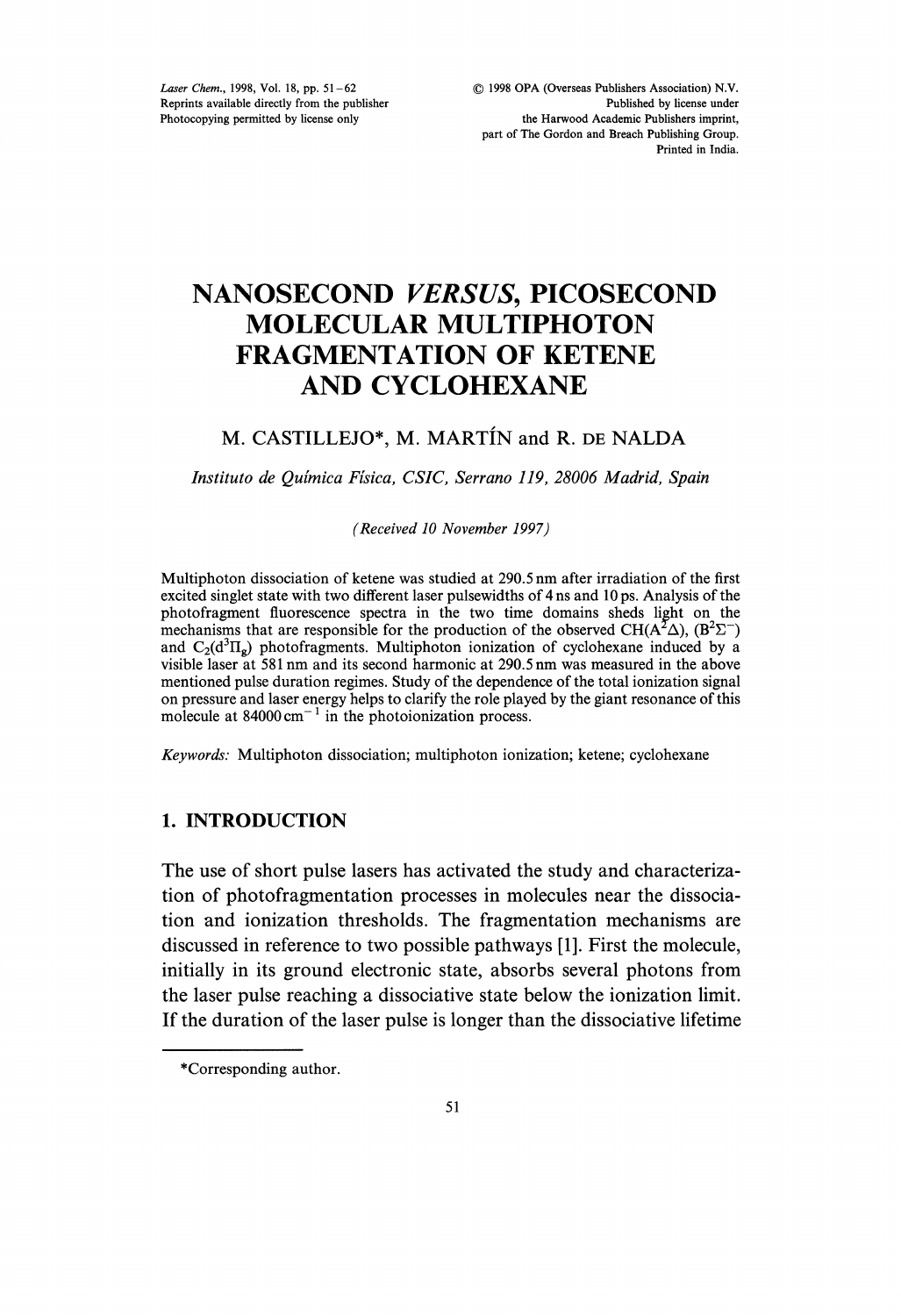of the state, the neutral fragments produced in the dissociation of the parent can absorb further photons from the laser pulse, suffering dissociation or ionization. This process is called dissociation followed by ionization or ladder switching. However, if the laser pulse is shorter than the lifetime of the dissociative state, the parent molecule is preferably up-pumped to an ionization level from where it can ionize or dissociate producing ionic fragments. This second mechanism is called ionization followed by dissociation or ladder climbing. Some molecular systems show a propensity to fragment by one of these two mechanisms. Often both mechanisms compete, ladder climbing becoming dominant when the duration of the laser pulse is shorter than the' dissociative lifetime of the involved molecular state. There have appeared in the recent literature a number of studies on the multiphoton fragmentation of molecular systems in which a comparison is established between the results obtained using laser pulses of nanosecond, picosecond and femtosecond duration  $[1-6]$ . The molecules range from small size, such as  $NO<sub>2</sub>$ , to large molecules of biological interest. It has been shown that often the molecular ion preserves its integrity even at high laser intensities making possible its detection by mass spectrometric techniques. This fact has important analytical applications and has given rise to the femtosecond laser mass spectroscopy (FLMS) technique [1, 7, 8]. The technique relies on the fact that the use of short laser pulses increases the possibility of producing molecular parent ions, as the dissociative states can be defeated by fast up-pumping of the parent ion state. This results in a large amount of high mass fragment ions making the interpretation of the spectra less ambiguous, simplifying the analysis of complex mixtures and providing information on the molecular weight, useful for sample identification.

In this article we present an overview of our recent work performed using laser pulses of nanosecond and picosecond duration in the molecules of ketene [9] and the cyclic saturated hydrocarbon, cyclohexane. Multiphoton dissociation of ketene at 290.5nm was studied after irradiation of the first excited singlet state with laser pulses of 4 ns and 10ps pulsewidths. Analysis of the photofragment fluorescence spectra in the two time domains with the help of a rate equation model [10] sheds light on the mechanisms that are responsible for the production of the observed photofragments. Cyclohexane is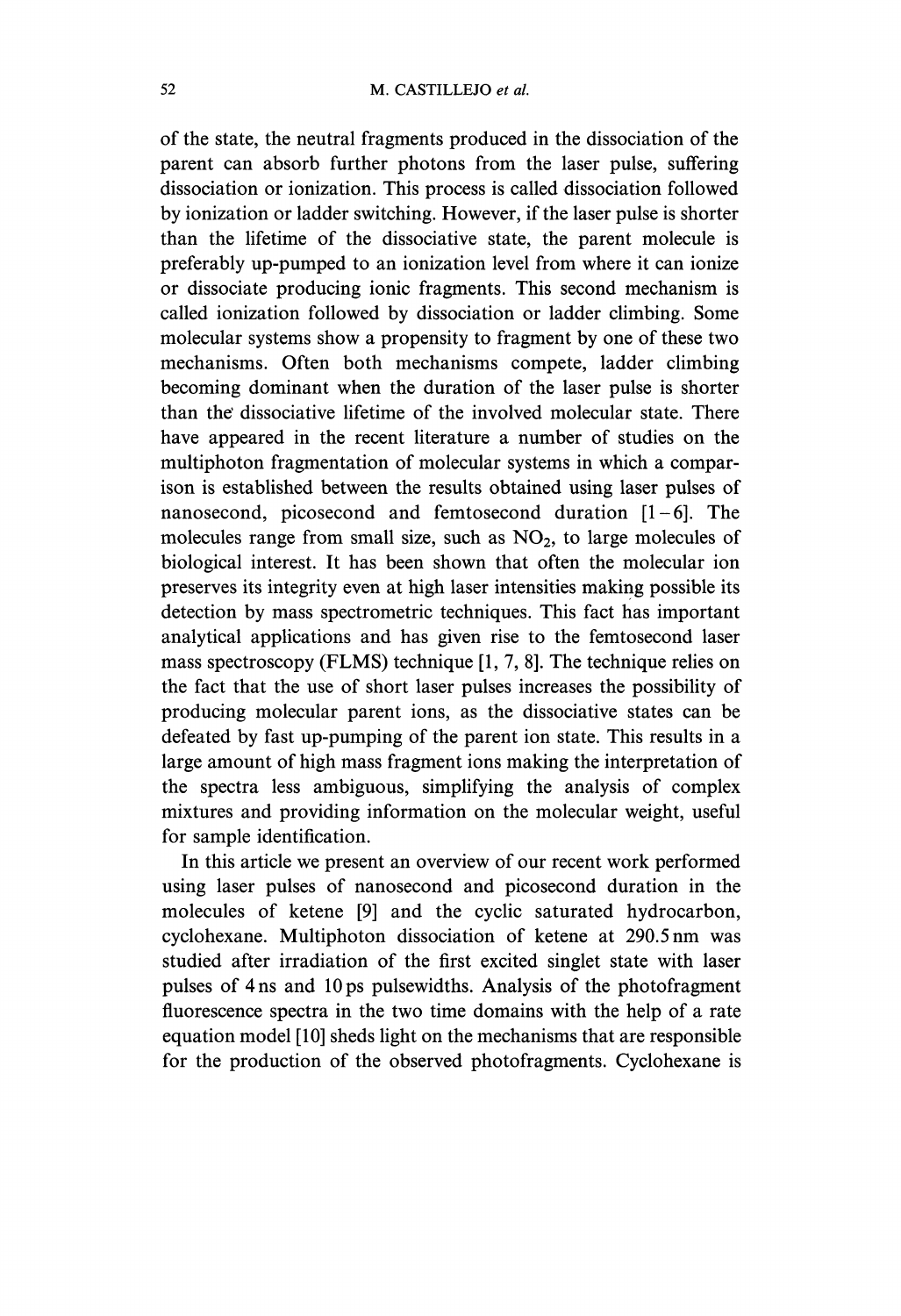one of the few reported examples of a molecule with a giant resonance [11]. This resonance appears in the absorption spectrum of the molecule as a broad absorption band in the vacuum ultraviolet region carrying out a very high oscillator strength. The total cyclohexane photoionization yield produced by a visible laser and its second harmonic was measured in the above mentioned pulse duration regimes. The resonant ionization processes were also evaluated through a population rate equation model. The role played in the photoionization process by the giant resonance of this molecule at  $84000 \text{ cm}^{-1}$  is discussed.

# 2. EXPERIMENTAL

The experimental system has been described in detail in [9]. Photolysis of molecular gas samples were carried out with laser pulsewidths of 10 ps and 4 ns. Laser pulses of 10 ps are provided by a synchronously pumped mode-locked dye laser (Rhodamine 6G) pumped by an active mode-locked  $Ar^+$  ion laser. The dye oscillator output is amplified by a pulsed dye amplifier, the latter being pumped by a frequency doubled Nd-YAG laser operating at <sup>a</sup> repetition rate of <sup>10</sup> Hz. The system provides amplified pulses of <sup>581</sup> nm with <sup>a</sup> bandwidth of <sup>2</sup> nm and duration of 10 ps. The energy and polarization of the laser could be controlled by propagation through a half-wave plate and a polariser. Frequency doubling in a BBO crystal cut at 51 $^{\circ}$  produced up to 50  $\mu$ J of 290.5 nm vertically polarized laser radiation. A UV cutoff filter (Schott UG5) could be used to eliminate the yellow fundamental beam before focalization in the photolysis cell. When required the above laser system could deliver pulses of 4 ns with the same energy and wavelength characteristics by switching off the RF signal of the modelocker in the  $Ar^+$  ion laser. This leads to a cw output in the dye oscillator, the finally amplified pulse having a duration close to that of the Nd-YAG pump laser.

Photolysis radiation was focused with a quartz lens (focal length ranging from 9 to 25 cm) at the centre of a glass cell fitted with quartz windows that contained the gas samples. Photofragment fluorescence detection was made perpendicularly to the laser propagation by an EMI 9816 QB photomultiplier. The spectral selection was performed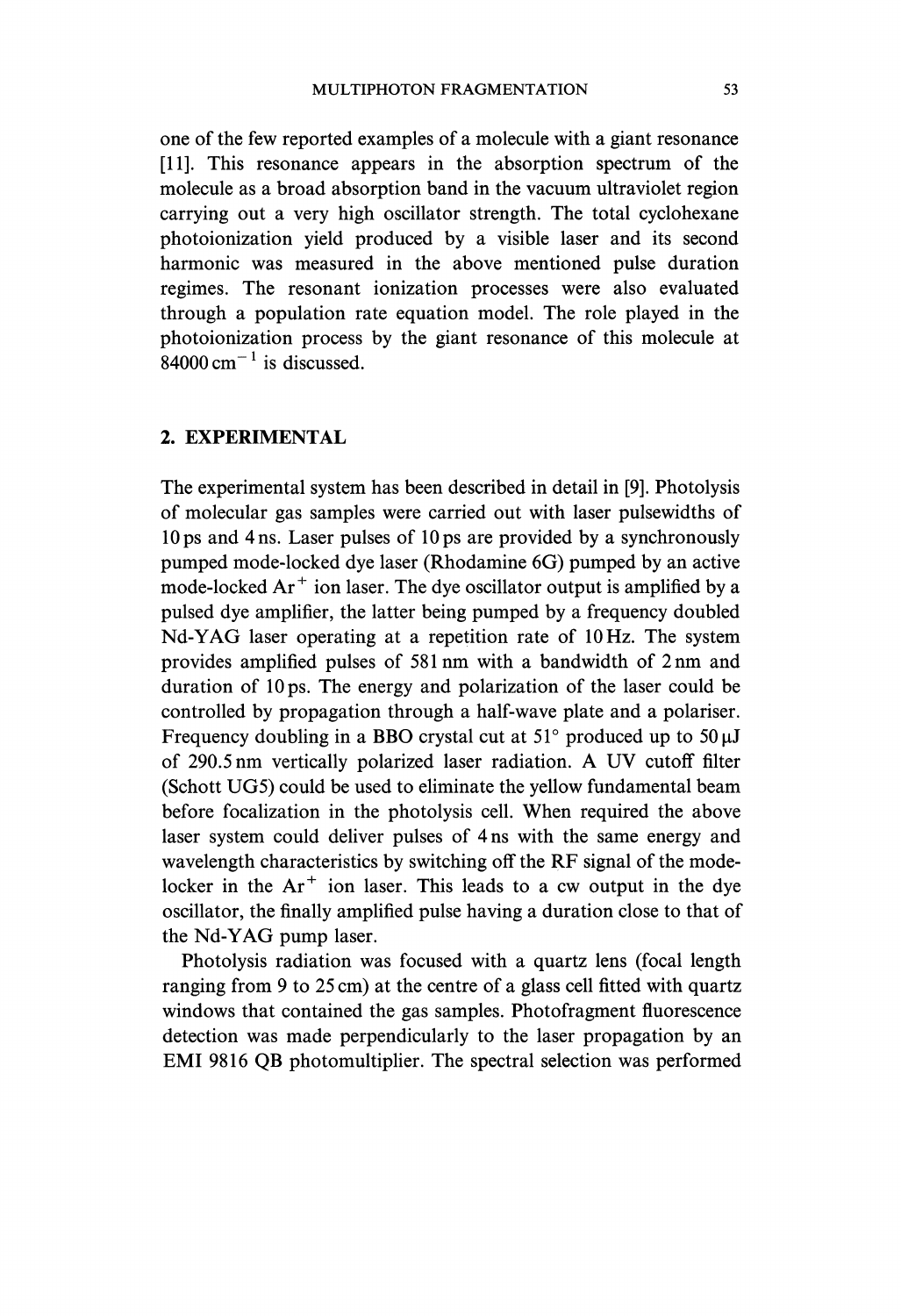by a high intensity low resolution Bausch and Lomb monochromator. The cell could also be used to measure the laser induced ionization. For this purpose it was furnished with two parallel plate electrodes, one maintained at  $-60$  V and the other at ground potential acting as an anode in collecting electrons [12]. The electric field between the electrodes is perpendicular to the polarization of the UV laser.

The above cell was connected to a glass vacuum system routinely operating at  $10^{-5}$  Torr. Gas pressures were measured in the cell with a capacitance manometer (MKS Baratron  $10^{-3} - 1$  Torr). Ketene was prepared by pyrolysis of acetic anhydride and purified twice by trapto-trap distillation from 163 to 77 K. Cyclohexane was from Carlo Erba (purity  $> 99.5\%$ ).

#### 3. RESULTS AND DISCUSSION

# a. Photodissociation of Ketene

A summary of results presented in [9] is given here. Photofragment fluorescence spectra following photodissociation of 700mTorr of ketene at 290.5 nm were recorded in the <sup>380</sup> to 720 nm range. Photolysis with 4 ns pulses gives rise to CH ( $A^2\Delta$ ) and ( $B^2\Sigma^-$ ) emissions together with the  $C_2$  (d<sup>3</sup> $\Pi_g - a^3 \Pi_u$ ) bands; however photolysis with 10 ps pulses only yields CH emissions. Table <sup>I</sup> compares the relative intensities of the CH  $(A-X)$  with both the CH  $(B-X)$  and  $C_2(d-a)$  emissions.

The intensity of the CH(A-X)  $\Delta v = 0$  band, estimated by the height of the peak, increases by a factor of 5 when the pulse duration is reduced from 4 ns to <sup>10</sup> ps. On the other hand, shortening the duration

**TABLE I** Relative intensities of the observed emissions by photolysis of ketene at 290.5 nm with 4 ns and 10 ps pulses. The photon fluence is  $3.7 \times 10^{18}$  photons cm<sup>-2</sup> in both cases. The numbers in parenthesis indicate the slope of the linear least squares fit of the logarithm of the fluorescence intensity as a function of the logarithm of the laser energy

| Pulse duration                         | 4ns                | 10 ps              |
|----------------------------------------|--------------------|--------------------|
| I (photons $s^{-1}$ cm <sup>-2</sup> ) | $1 \times 10^{27}$ | $4 \times 10^{29}$ |
| $CH(A-X) \Delta v = 0$ <sup>a</sup>    | $20(2.0 \pm 0.2)$  | $100(2.0 \pm 0.2)$ |
| $CH(B-X)\Delta v=0$                    | 8.3                | 6.6                |
| $C_2(d-a)\Delta v = 1$                 | $1.6(2.4 \pm 0.2)$ | ${}_{0.3}$         |

<sup>a</sup> Intensity at the maximum of the band in arbitrary units.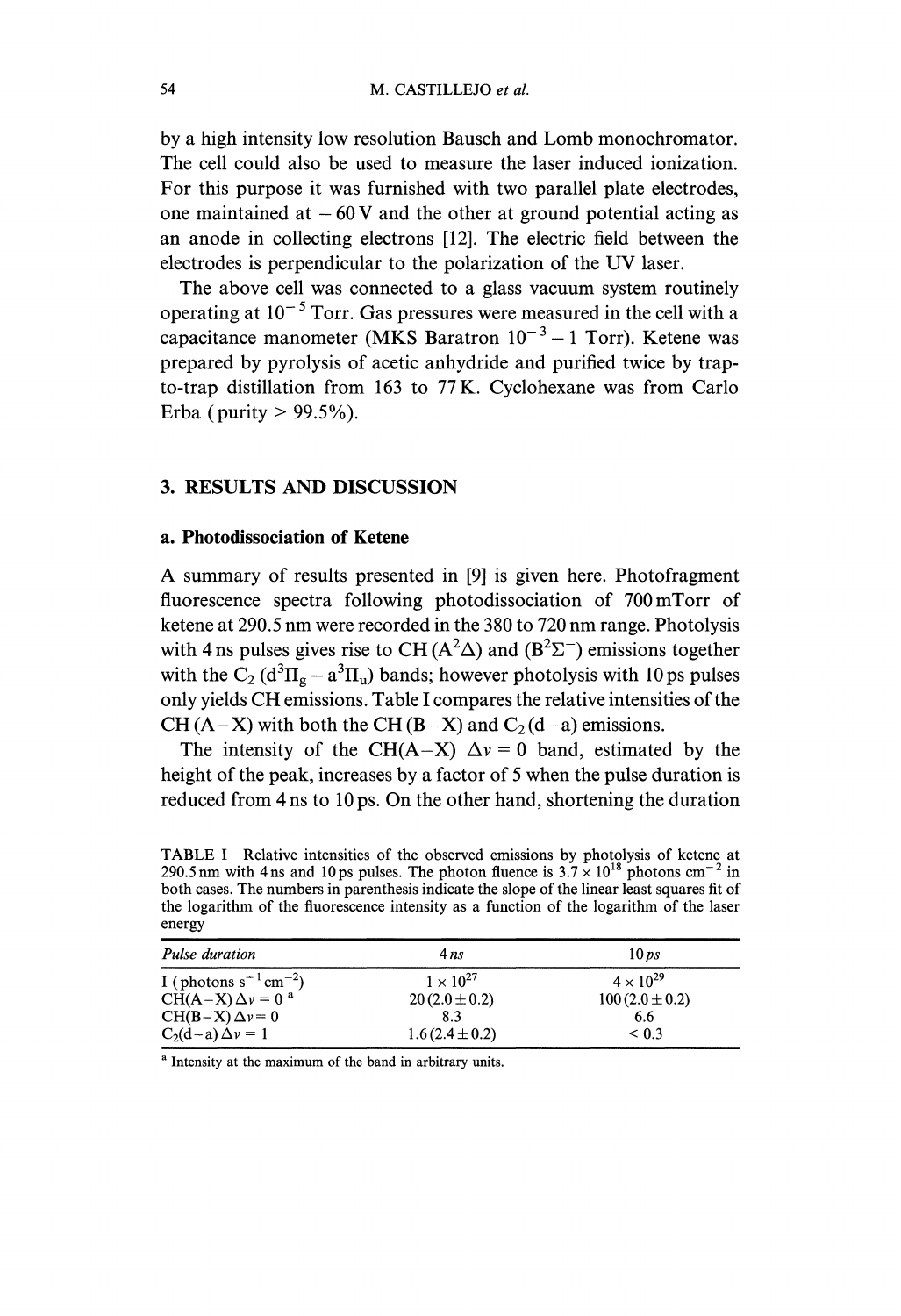of the pulse does not result in a substantial change in the ratio of intensities of the  $CH(A-X)$  and  $CH(B-X)$  emissions. The intensity of the  $C_2$  emission relative to  $CH(A-X)$  is severely reduced to a value below the threshold of the detection system. To gain some insight into the mechanism of formation of each photofragment we determined the order of the multiphoton processes by measuring the corresponding fluorescence intensity as a function of laser energy. The slopes of the logarithmic plots, giving the apparent order of the process, are also shown in Table I.

As discussed previously [9], the different behaviour shown by the CH and  $C_2$  emissions with laser pulse duration suggests that a different mechanism should be responsible for the formation of each fragment. The minimum energy required to produce CH(A) corresponds to the absorption of at least three photons. Therefore, the quadratic dependence observed in the CH emission could suggest that one absorption step is saturated. The two-photon absorption process by the parent molecule populating a Rydberg level is far from the saturation regime. Two different processes, indicated in Figure 1, would give account of the CH photofragments. First, in the molecular pathway, electronically excited CH could be originated by threephoton absorption by the parent molecule followed by dissociation. In the alternative pathway, involving the participation of an intermediate, dissociation from the two-photon excited molecular Rydberg state could compete favourably with up-pumping giving rise to a species that dissociates after the absorption of a third photon. To clarify this point a simple rate equation model has been employed to account for the variation of CH(A) intensity with the duration of the laser pulse [10]. Figure 1 shows the elementary processes considered in the model. Values of the cross sections for one-photon absorption by ketene,  $\sigma_1 \approx 10^{-20}$  cm<sup>2</sup>, and of the dissociative lifetime of the corresponding one and two-photon molecular excited states,  $t_1 \approx 30$  ps and  $t_2 \approx 1$  ps, are from the literature [13-15]. The magnitude of  $\sigma_2$  and  $\sigma_4$ , corresponding to the absorption of a second photon by the parent molecule and to the absorption of a laser photon by the intermediate respectively, do not affect in a severe way the predictions of the model. These predictions are that, unless the cross section for absorption of the third photon by the parent molecule  $\sigma_3$  is unreasonably high, above  $10^{-13}$  cm<sup>2</sup>, the ratio of CH(A) emission intensities for the 10 ps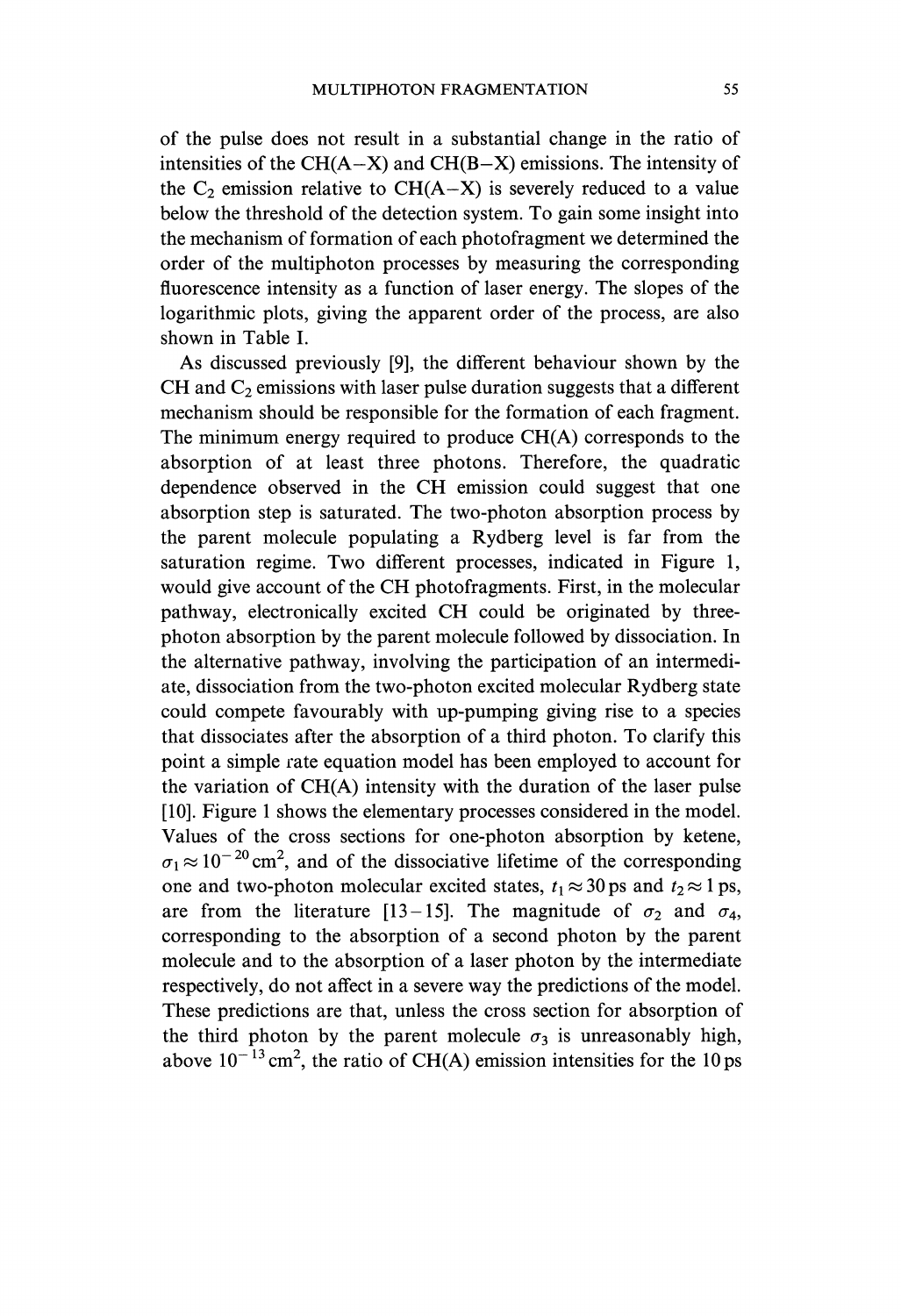

FIGURE 1 Scheme of molecular energy levels participating in the formation of electronically excited CH from UV multiphoton dissociation of ketene. The kinetic model mentioned in the text includes the states labelled  $N_i$ ,  $\sigma_i$  are cross sections of the corresponding absorption steps and  $t_i$  dissociative lifetimes of the states. The population of the electronically excited methylidine CH\* is proportional to the populations of states  $N_4$  and  $N_6$  in the molecular and intermediates pathways respectively.

and 4 ns pulses would be about  $10<sup>4</sup>$ , several orders of magnitude above the experimental value of 5. However, for  $\sigma_3$  ranging between  $10^{-18}$ and  $10^{-21}$  cm<sup>2</sup>, this ratio is of the right order of magnitude when dissociation from a two-photon excited Rydberg state is invoked. With respect to the nature of the precursor of the CH photofragments, arguments in favour of  $CH_2(^1B_1)$  are given in [9]. The last absorption step by this intermediate would have to be saturated here to explain the observed quadratic dependence.

For  $C_2(d)$  the spin forbidden process leading to the carbon fragment and ground state  $H_2O$  requires three photons whereas all other possible processes require on additional photon. The fact that the Swan bands are not observed with 10 ps pulses could be an indication that this fragment is not formed by a molecular pathway through the spin forbidden process  $CH_2CO \rightarrow C_2(d) + H_2O$ . Alternatively the possible intermediate fragments, formed after one or two-photon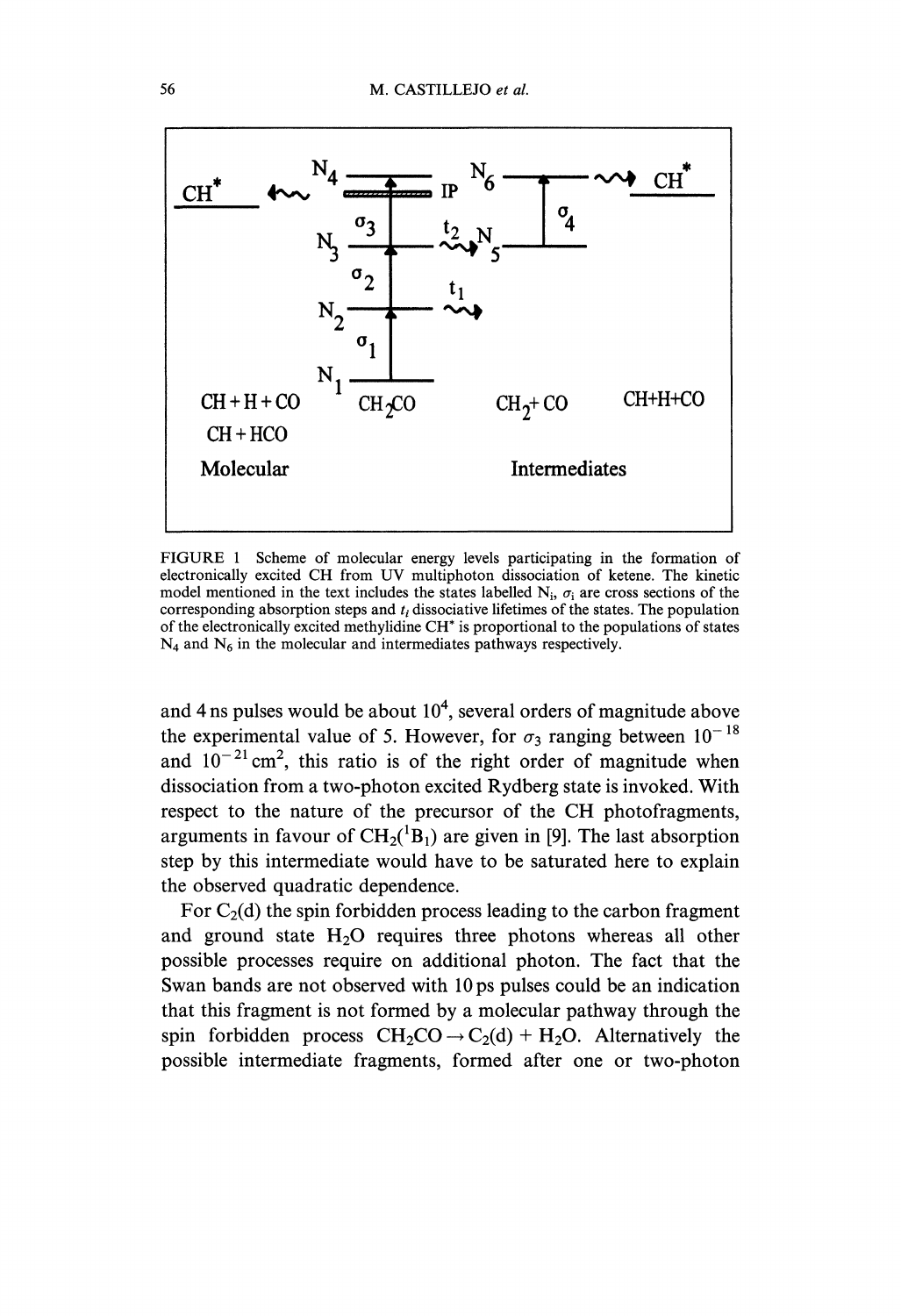absorption by ketene, that could give origin to  $C_2$  have to be considered. These are ketenyl CHCO, ethynil  $C_2H$  and  $C_2O$  radicals and the acetylene molecule. The fact that  $C_2(d)$  emission is only observed in photolysis with 4 ns pulses, indicates that a relatively slow step is involved in the processes forming  $C_2(d)$ . Therefore, dissociation of the possible intermediates would proceed at a relatively low rate, making the formation of the final  $C_2(d)$  precursor to compete unfavourably with up-pumping when the laser pulse duration is shortened to 10ps. There are examples in the literature of such a delayed dissociation process [16], also involving formation of  $C_2(d)$ .

# b. Photoionization of Cyclohexane

The total ionization signal was measured as a function of the pressure of  $C_6H_{12}$  in the 0 to 1 Torr range. The ionization signal induced by visible pulses of either 4 ns and 10ps pulsewidths at <sup>581</sup> nm is very weak, even with the tightest focussing, achieved with a focal length of 9cm. However, UV laser pulses at 290.5nm give rise to intense ionization signals. Figure 2 shows the dependence of the photoionization signal with pressure for <sup>4</sup> ns and <sup>10</sup> ps UV pulses focussed with different lenses of  $f = 9$ , 15 and 25 cm. The highest ionization yield was achieved with 10ps pulses at 290.5nm. In the same focussing conditions, pulses of 4 ns at the same wavelength induce an ionization signal roughly one order of magnitude smaller. Tighter focussing in the two time domains seems to increase the ionization signal.

More information about the process is obtained by measuring the ionization signal as a function of laser energy. Two sets of experiments were performed by focussing the laser at the centre of the cell with a  $f = 15$  cm lens. First we measured the ionization signal as a function of the UV laser energy when only UV light was allowed into the cell. The results are shown in Figure 3. Two regions with different slopes in the logarithmic plot can be distinguished. In the energy region below  $7 \mu J$ , corresponding to an intensity of 2.3  $10^{11}$  Wcm<sup>-2</sup>, the linear squares fit of the data gives a slope of  $3.0 \pm 0.2$ . At higher energies the ionization signal follows the 3/2 power law characteristic of the focussing conical geometry. Secondly, we measured the ionization signal again as a function of the UV energy, but in this case both fundamental and second harmonic beams, at 581 and 290.5nm respectively, were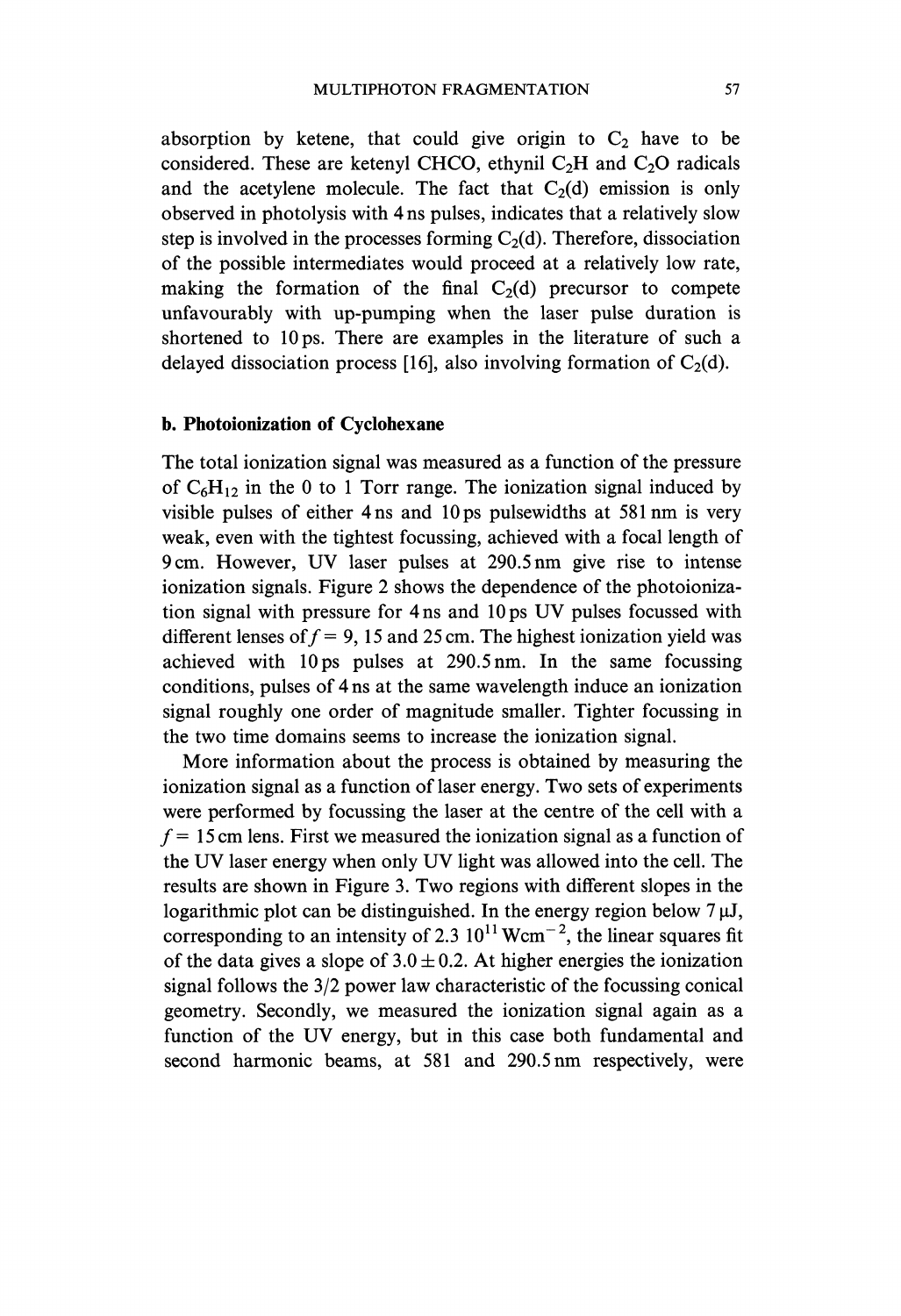

FIGURE <sup>2</sup> Ionization signal as <sup>a</sup> function of the pressure of cyclohexane induced by 290.5 nm laser pulse focused with different focal length lenses. Data taken with pulses of: a) 10 ps, open symbols, b) 4 ns, solid symbols.

propagating through the ionization cell. The dependence follows a quadratic law in the whole energy range with a slope of  $2.1 \pm 0.1$ .

A saturated hydrocarbon such as cyclohexane has no singlet excited states lower than  $55000 \text{ cm}^{-1}$  above the ground electronic state. As indicated in the scheme of Figure 4, two or four-photon excitation at 290.5 and <sup>581</sup> nm respectively places the molecule in an energy region corresponding to a broad valence band absorption peak in the onephoton spectrum [11]. An additional photon of either wavelength sends the molecule above its 78000 cm<sup>-1</sup> first ionization potential [17, 18]. The visible photon at <sup>581</sup> nm explores the energy region of the giant resonance of this molecule at  $84000 \text{ cm}^{-1}$ . The low probability expected for a five-photon process would explain the negligible photoionization signal measured at <sup>581</sup> nm with either 4 ns or 10ps pulses. One and two colour three-photon ionization processes,  $3\omega_{UV}$ and  $2\omega_{\text{UV}} + \omega_{\text{VIS}}$ , are expected to occur with higher yield. Photoionization induced by UV pulses presents <sup>a</sup> cubic dependence of the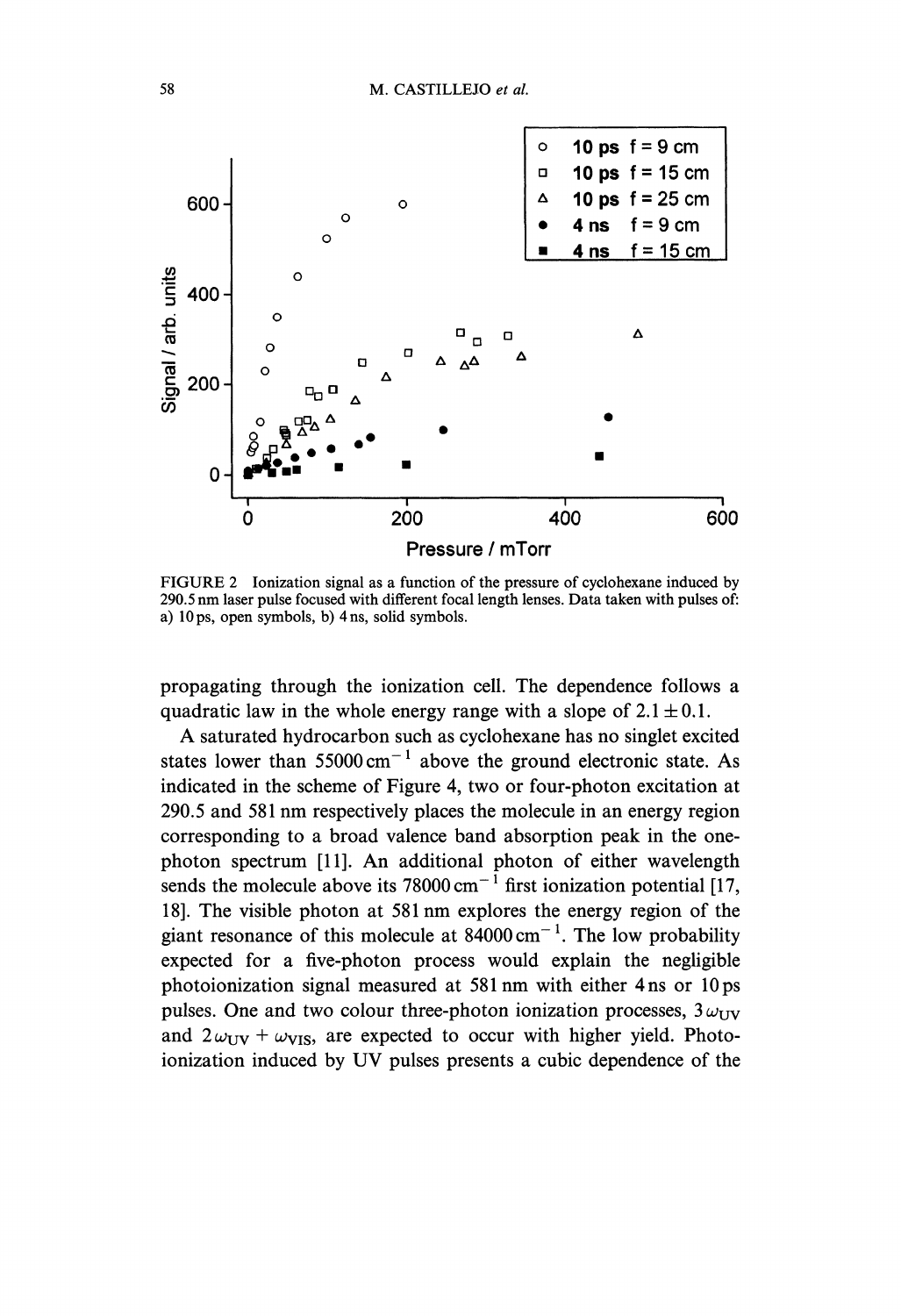

FIGURE <sup>3</sup> Plot of the logarithm of the ionization signal as <sup>a</sup> function of the logarithm of the UV laser pulse energy at 290.5 nm, focussed with a lens of  $f = 15$  cm in 1 Torr of cyclohexane. Ionization is induced by: a) only UV beam, squares; the vertical arrow indicates the change of slope for energies above  $7 \mu J$ ; b) UV and visible beams, circles. The slopes of the linear plots are indicated.

ionization signal with the UV laser pulse energy in the region below  $7 \mu$ J, indicating the absence of saturation in any of the steps of the twophoton resonant three-photon ionization process of the molecule [18]. In the two-colour experiments both  $3\omega_{\text{UV}}$  and  $2\omega_{\text{UV}} + \omega_{\text{VIS}}$  processes could be contributing to the measured total ion yield. The reduction of the order in the UV energy dependence in one unity could be <sup>a</sup> signature of the competition established between the two ionization paths. Dissociation from the excited valence state could take place competing with further up-pumping prior to dissociation. The radiationless processes that dominate the decay of singlet excited states of this alkane result in decomposition with detachment of  $H_2$ and/or H and proceed with a rate of  $10^8 - 10^9 s^{-1}$  [19, 20]. For laser pulses of 10 ps this rate is very slow; dissociation should not compete favourably with up-pumping to a state above the ionization threshold.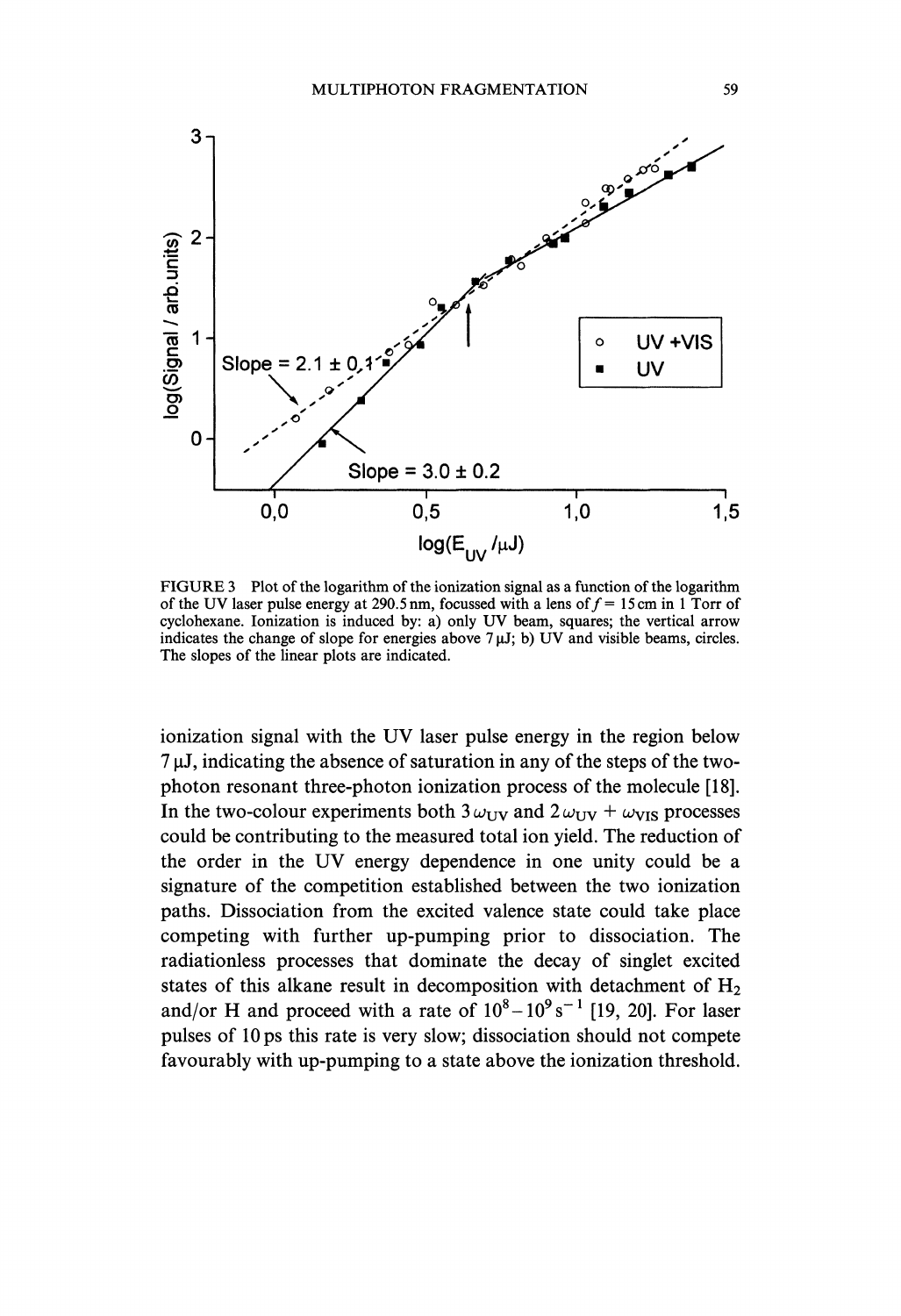Therefore, it should be reasonable to assume that the ionization signal measured with 10ps laser pulses is due mainly to molecular parent ions. The photoionization processes taking place at the two studied wavelengths in the picosecond domain were treated by using a three level population rate equation model [10]. A proper description of the procedure and its extension to the nanosecond domain will be published shortly. The elementary processes included in the model appear in Figure 4. The observed energy dependences, shown in Figure 3, are satisfactory retrieved by the model for a set of values of the cross sections:  $\sigma_{2\gamma} \approx 10^{-52}$  cm<sup>4</sup>s and  $\sigma_{UV}$ ,  $\sigma_{VIS} \approx 10^{-20}$  cm<sup>2</sup>, corresponding to the two-photon resonant excitation and one-photon ionization of the molecule at the UV and visible wavelengths respectively. In the presence of only UV pulses the last step towards the ionization of the



FIGURE 4 Cyclohexane energy levels involved in the multiphoton ionization process. V, IP and GR represent the two-photon resonant valence state, the ionization threshold and the giant resonance of the molecule respectively. The kinetic model mentioned in the text includes the states labelled  $N_i$ ,  $\sigma_i$  are cross sections of the corresponding absorption steps and  $t_1$  the dissociative lifetime of state V.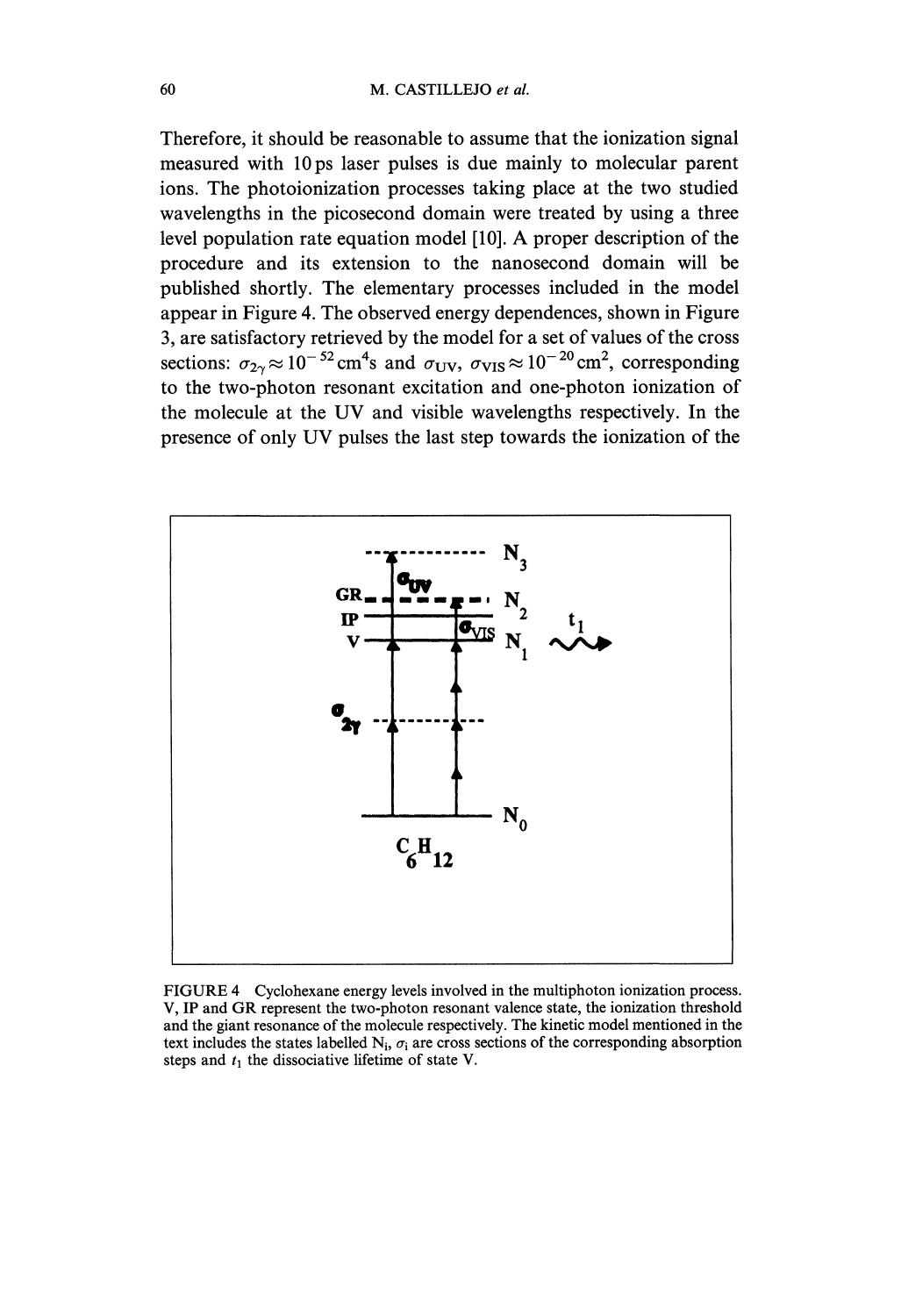molecule involves the transition from a two-photon resonant valence state, V in diagram of Figure 4, to an energy region around  $97000 \text{ cm}^{-1}$ . In the presence of both UV and visible pulses, the total ionization process includes a contribution due to the visible laser. This contribution has its origin in the valence shell transition from V to the valence state associated with the giant resonance of the molecule. According to the above results the cross sections of these two processes,  $\sigma_{UV}$  and  $\sigma_{VIS}$ , are similar in opposition with what is found in transitions from the ground state, which carry out extremely high oscillator strength if the final state corresponds to the giant resonance of the molecule.

## Acknowledgements

This work was financed by DGYCYT, project PB93-0145-CO2-01. R.de N. thanks MEC for <sup>a</sup> scholarship. Thanks are given to Dr. J. Solis for the use of the ps/ns laser system.

## References

- [1] Kilic, H. S., Ledingham, K. W. D., Kosmidis, C., McCanny, T., Singhal, R. P., Wang, S. L., Smith, D. J., Langley, A. J. and Shaikh, W. (1997). J. Phys. Chem. A, 101, 817.
- [2] Szaflarski, D. M. and El-Sayed, M. A. (1988). J. Phys. Chem., 92, 2234.
- [3] Weinkauf, R., Aicher, P., Wesley, G., Grotemeyer, J. and Schlag, E. W. (1994). J. Phys. Chem., 98, 8381.
- [4] Ledingham, K. W. D., Kosmidis, C., Georgiou, S., Couris, S. and Singhal, R. P. (1995). Chem. Phys. Lett., 247, 555.
- [5] Aicher, K. P., Wilhelm, U. and Grotemeyer, J. (1995). J. Am. Soc. Mass Spectrom., 6, 1059.
- [6] Kosmidis, C., Ledingham, K. W. D., Kilic, H. S., McCanny, T., Singhal, R. P., Langley, A. J. and Shaikh, W. (1997). J. Phys. Chem. A, 101, 2264.
- [7] Matsumoto, J., Lin, C. and Imasaka, T. (1997). An. Chim. Acta, 343, 129.
- [8] Weickhardt, C., Grun, C., Heinicke, R., Meffert, A. and Grotemeyer, J. (1997). Rap. Commun. Mass Spectry, 11, 745.
- [9] Castillejo, M., Martin, M., de Nalda, R. and Solis, J. (1997). Chem. Phys. Lett., 268, 465.
- [10] Singhal, R. P., Land, A. P., Ledingham, W. D. and Towrie, M. (1997). J. Anal. Atom. Espectry., 4, 599.
- [11] Robin, M. B. (1985). Higher Excited States of Polyatomic Molecules (Academic Press, New York), Vol. III.
- [12] Costela, A., Caro, R. G. and Webb, C. E. (1983). J. Phys. E: Sci. Instrum., 16, 742.
- [13] Laufer, A. H. and Keller, R. A. (1971). J. Am. Chem. Soc., 93, 61.
- [14] Potter, E. D., Gruebele, M., Khundar, L. R. and Zewail, A. H. (1989). Chem. Phys. Lett., 164, 463.